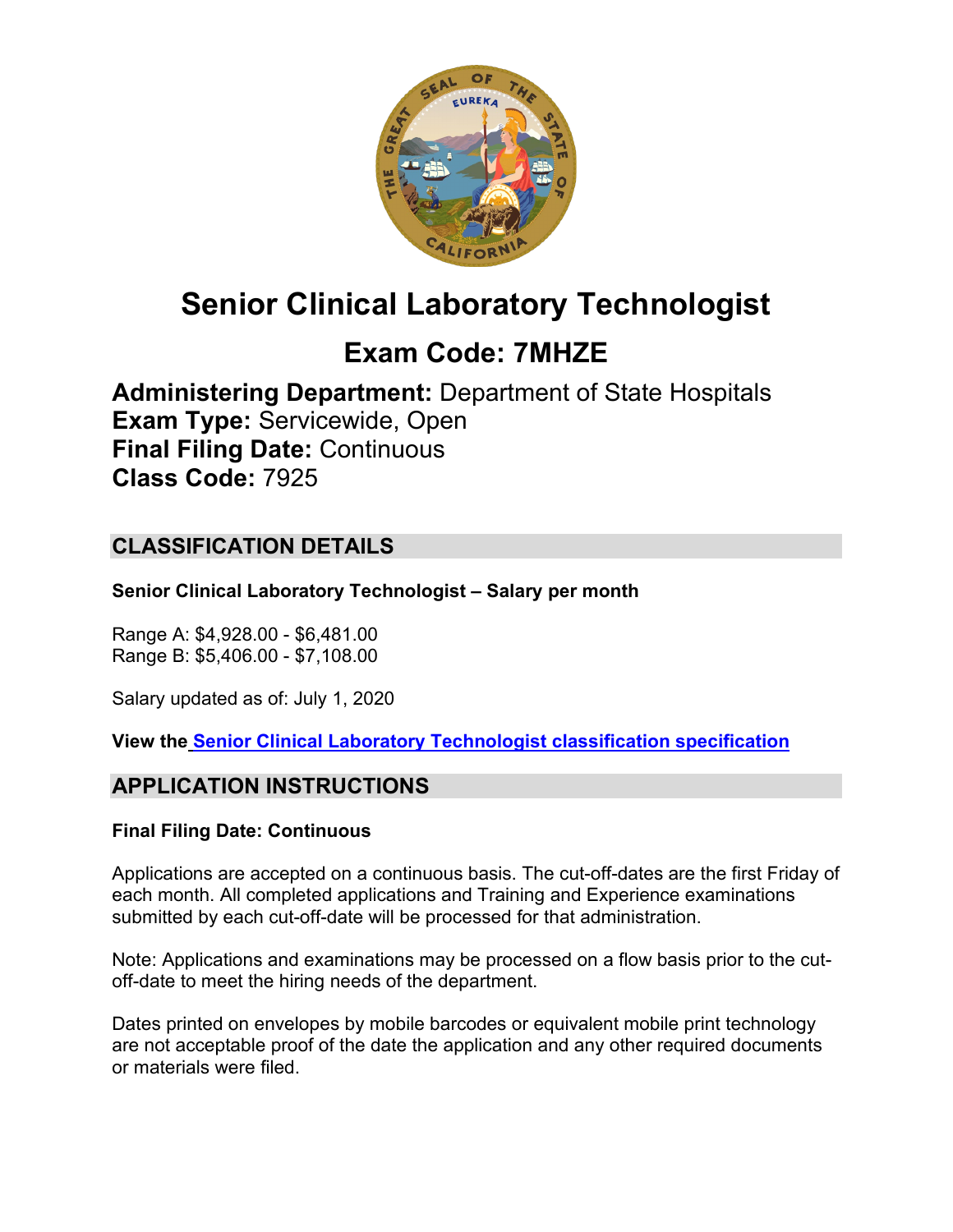#### **Who Should Apply**:

Applicants who meet the Minimum Qualifications as stated on this bulletin may apply for and take this examination. Once you have taken this examination, you may not retake it for **12** months.

Unless otherwise stated on this bulletin, you must meet the Minimum Qualifications by the Final Filing Date or cut-off-date stated above.

#### **How to Apply**:

Applicants are required to submit an [Examination Application \(STD 678\),](https://jobs.ca.gov/pdf/std678.pdf) found at [www.calcareers.ca.gov,](http://www.calcareers.ca.gov/) either by mail, in person, or via email to the address listed below.

Once your application has been submitted, you must complete the **Training and Experience (T&E)** following the instructions below under, **Taking the Examination.**

Examination Services staff will screen each application. Applicants meeting the minimum qualifications will be admitted into the examination. **Applicants must submit the STD. 678 as well as the T&E. Failure to do so will result in a delay in the examination process.**

**The preferred method to apply is by emailing your STD 678 to:**

**[SeniorClincalLaboratoryTechnologist@dsh.ca.gov](mailto:SeniorClincalLaboratoryTechnologist@dsh.ca.gov)**

#### **Electronic signatures are acceptable.**

Indicate the Classification on your Examination Application (STD 678).

You may apply by mail or in person to: Department of State Hospitals – Sacramento Attn: Selection Services Unit, MS-14 1215 O Street Sacramento, CA 95814

Indicate the Classification on your Examination Application (STD 678).

In person hours: Monday through Friday, 8am to 5pm (excluding State holidays)

#### **Special Testing Arrangements:**

Bulletin Date: 7/6/2021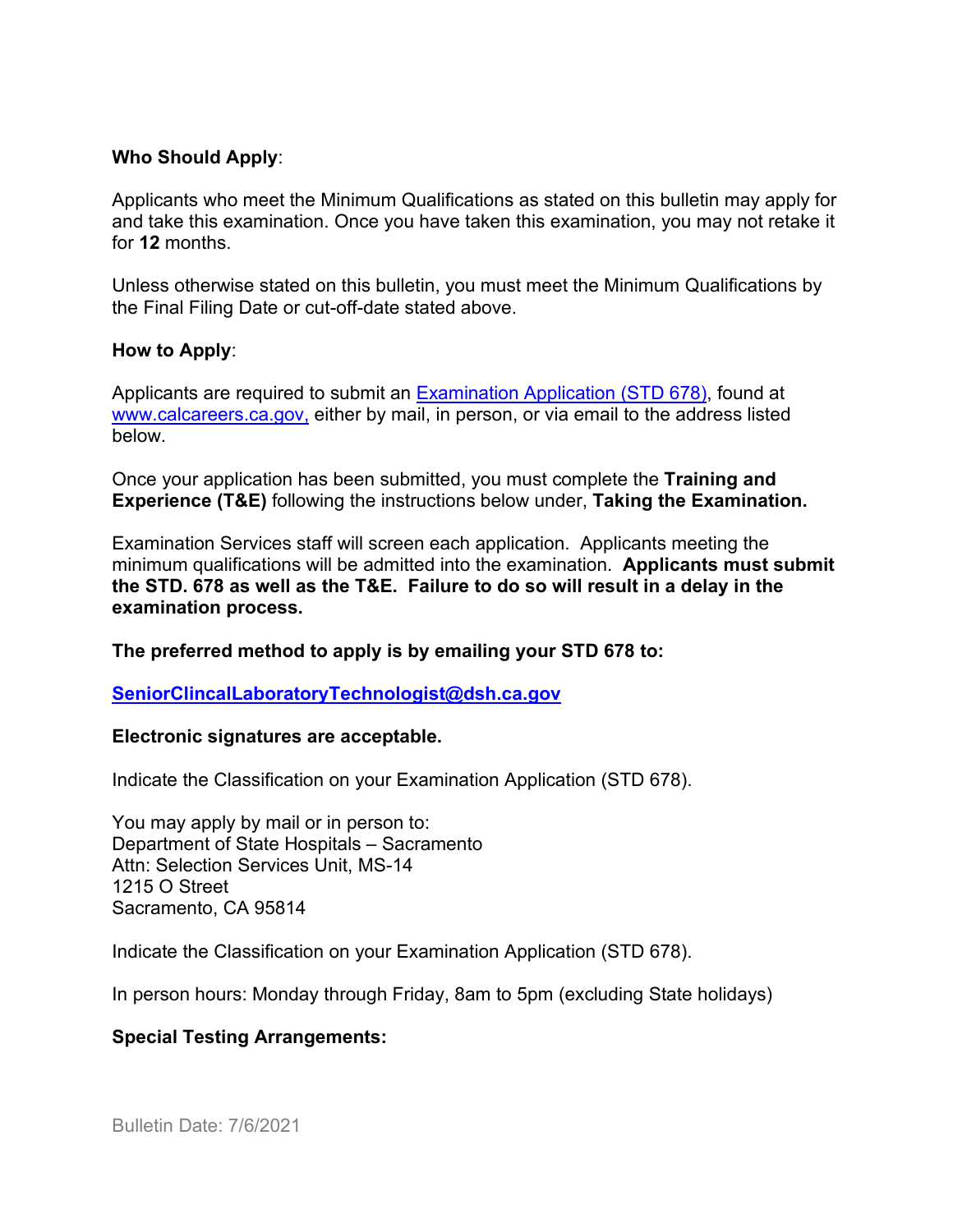If you require assistance or alternative testing arrangements due to a disability, please contact the testing department listed in the Contact Information section of this bulletin.

#### **MINIMUM QUALIFICATIONS**

All applicants must meet the education and/or experience requirements as stated on this exam bulletin to be accepted into the examination. Part-time or full-time jobs, regardless of whether paid or volunteer positions, and inside or outside California state service will count toward experience.

Possession of a clinical laboratory technologist's license or a similar license of equal or higher level issued by the State Department of Health Services.

#### **AND**

One year of experience in comprehensive clinical laboratory work which has involved making pathological analyses.

## **SPECIAL PERSONAL CHARACTERISTICS**

Keenness of observation; ability to stand for several hours at a time; normal color vision; tact; and freedom from communicable diseases.

#### **POSITION DESCRIPTION**

Under general medical direction to be responsible for and to do technical work in a small clinical laboratory or under the direction of a supervisory clinical laboratory technologist; to provide technical supervision to and work with a group of technologists in a large clinical laboratory; and to do other work as required.

#### **EXAMINATION SCOPE**

This examination consists of the following components:

**Training and Experience Evaluation –** Weighted 100% of the final score. The examination will consist solely of a **Training and Experience Evaluation.** To obtain a position on the eligible list, a minimum score of 70% must be received.

In addition to evaluating applicants' relative knowledge, skills, and ability, as demonstrated by quality and breadth of education and/or experience, emphasis in each exam component will be measuring competitively, relative job demands, each applicant's:

#### **Knowledge of:**

Bulletin Date: 7/6/2021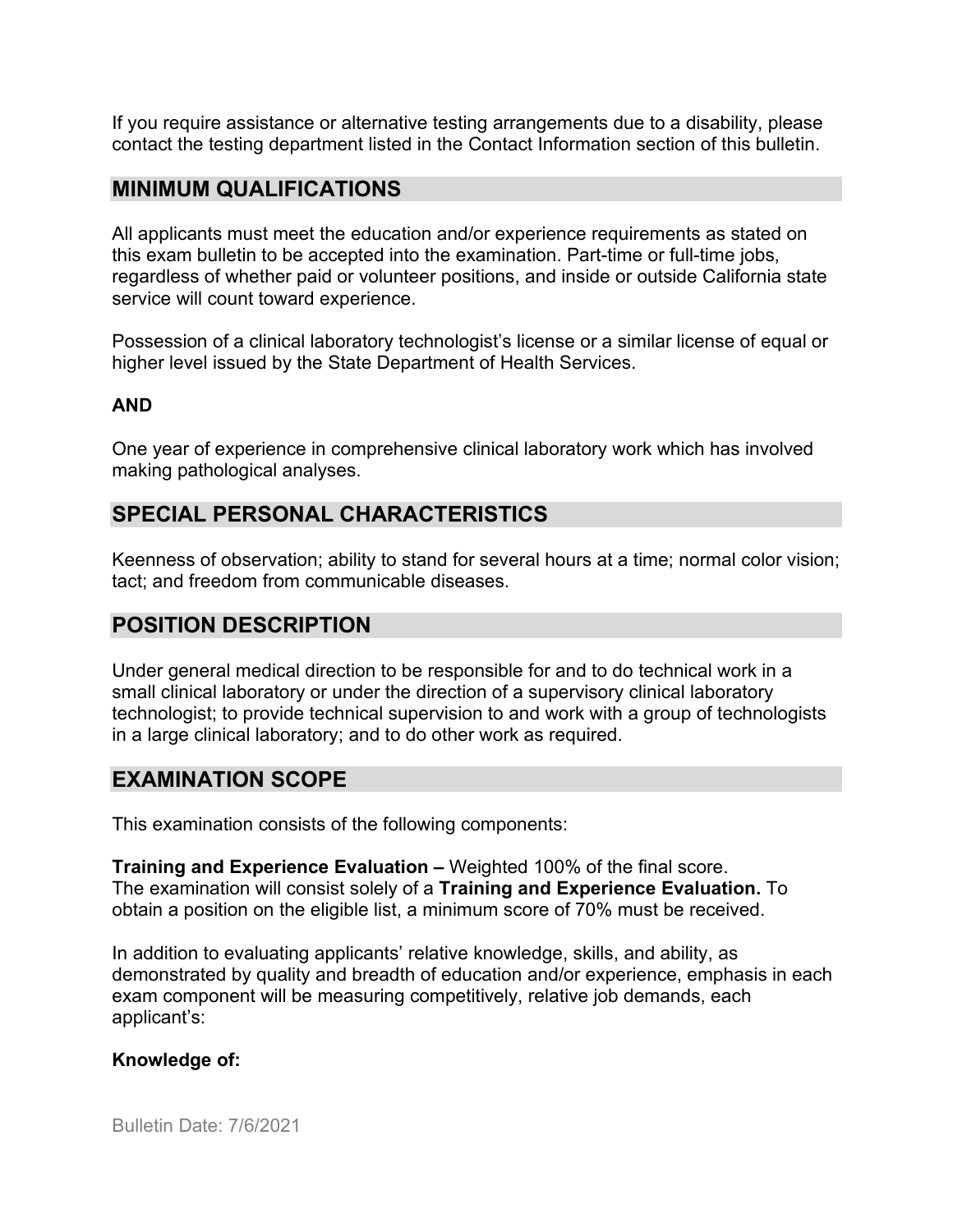- 1. Knowledge of principles and practices of clinical laboratory work and use and care of laboratory equipment.
- 2. Knowledge of preparing, mounting, and straining specimens, reading tests and recognizing the normal and abnormal, setting up laboratory apparatus, and making quick and accurate serological, bacteriological, and biochemical tests and analyses, including Wassermann and Widal tests.
- 3. Knowledge of current literature in the clinical laboratory field.

#### **Skill in:**

1. Skill in preparing, mounting, and staining specimens, reading tests and recognizing the normal and the abnormal, setting up laboratory apparatus, and making quick and accurate serological, bacteriological, and biochemical tests and analyses, including Wassermann and Widal tests.

#### **Ability to:**

1. Ability to follow directions.

#### **Special Personal Characteristics:**

- 1. Keenness of observation.
- 2. Ability to stand for several hours at a time.
- 3. Normal color vision.
- 4. Tact.
- 5. Freedom from communicable diseases.

## **ELIGIBLE LIST INFORMATION**

A Servicewide, Open eligible list for the **Senior Clinical Laboratory Technologist** classification will be established for use by all state agencies.

The names of **successful** competitors will be merged onto the eligible list in order of final score regardless of exam date. Eligibility expires **12 months** after it is established. Applicants must then retake the examination to reestablish eligibility.

Veterans' Preference will be granted for this examination. In accordance with Government Codes 18973.1 and 18973.5, whenever any veteran, or widow or widower of a veteran achieves a passing score on an open examination, he or she shall be ranked in the top rank of the resulting eligible list.

Veterans status is verified by the California Department of Human Resources (CalHR). Information on this program and the Veterans' Preference Application (Std. form 1093) is available online at the following website:

<https://www.jobs.ca.gov/CalHRPublic/Landing/Jobs/VeteransInformation.aspx>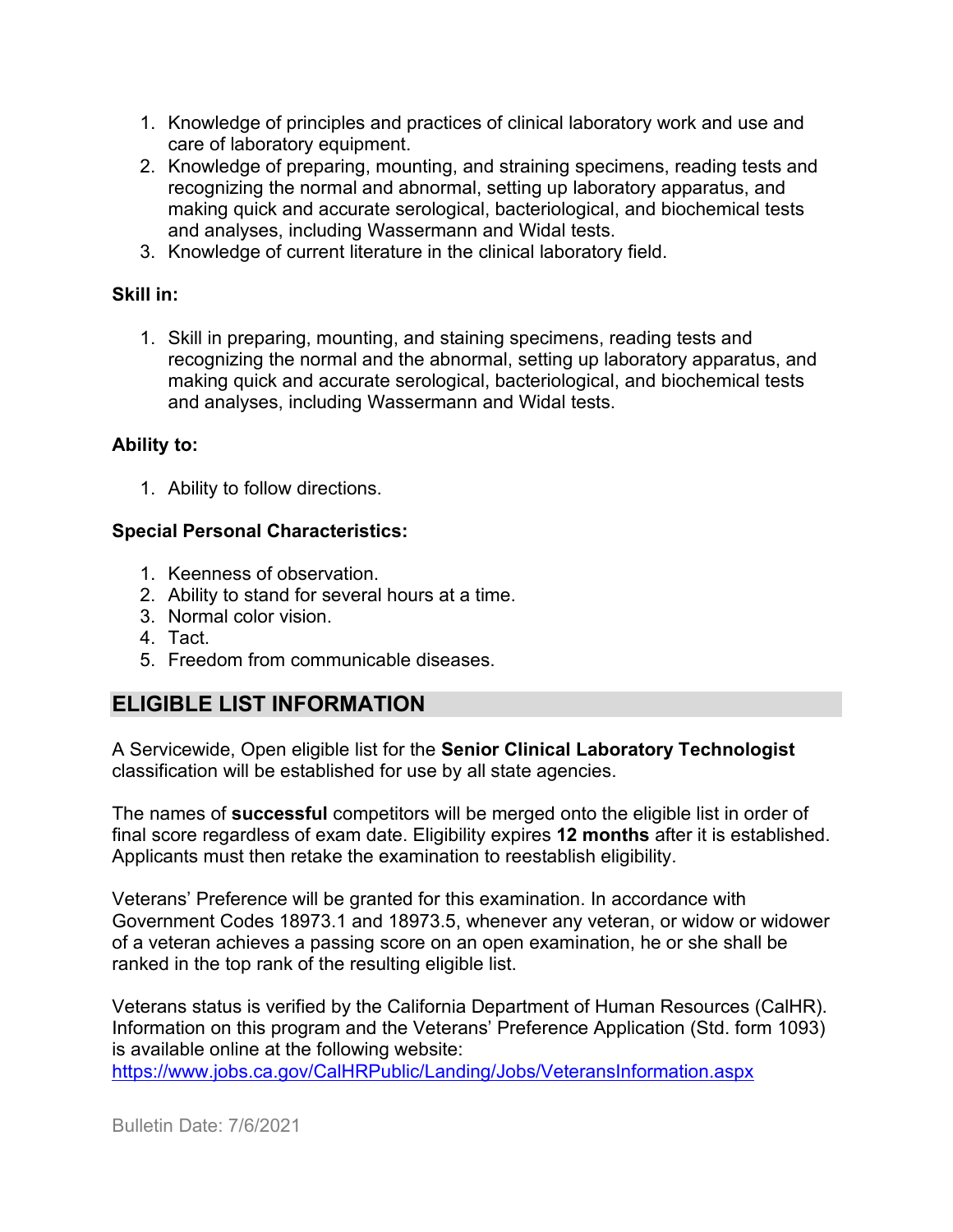Additional information on veteran benefits is available at the Department of Veterans Affairs.

Career credits are not granted for examinations administered on an Open or Promotional basis.

## **PREPARING FOR THE EXAMINATION**

Here is a list of suggested resources to have available prior to taking the exam.

- 1. **Employment History:** Employment dates, job titles, organization names and addresses, names of supervisors or persons who can verify your job responsibilities, and phone numbers of persons listed above.
- 2. **Education:** School names and addresses, degrees earned, dates attended, courses taken (verifiable on a transcript), persons or office who can verify education, and phone numbers of persons or offices listed above.
- 3. **Training:** Class titles, certifications received, names of persons who can verify your training, and phone numbers of persons listed above.

## **TAKING THE EXAMINATION**

**Step 1. Submit your application following the instructions above.**

**Step 2. [Click on this link to take the Senior Clinical Laboratory Technologist](https://www.surveymonkey.com/r/CB3MHWC)  [examination.](https://www.surveymonkey.com/r/CB3MHWC)**

**Once your application has been received and it has been determined that you meet the Minimum Qualifications for entrance into the examination, your examination will be processed, and you will receive your exam results by mail within 4 – 6 weeks of the cut-off-date stated above.**

## **TESTING DEPARTMENTS**

Department of State Hospitals, Department of Developmental Services

#### **CONTACT INFORMATION**

Questions relating to this exam should be directed to:

Bulletin Date: 7/6/2021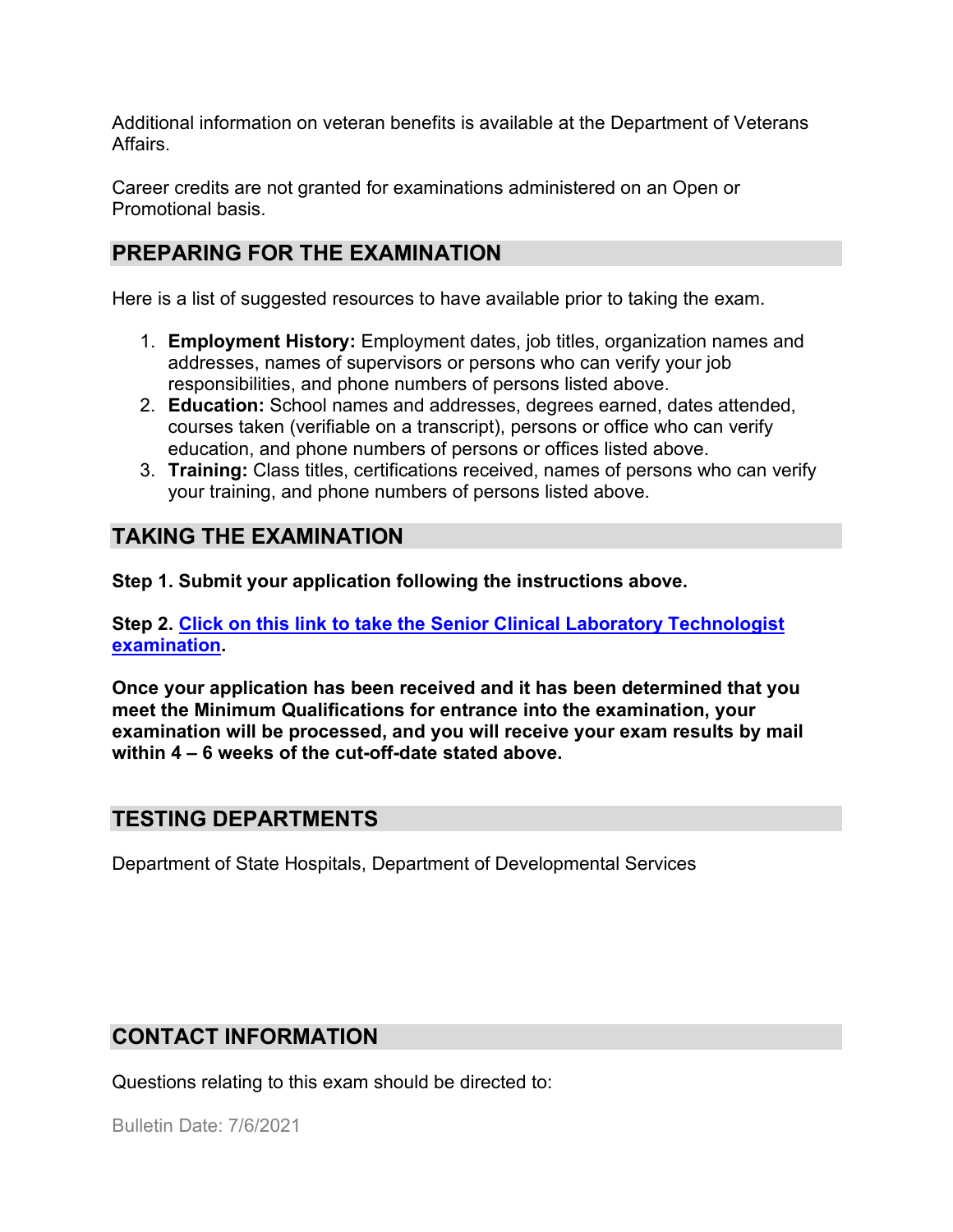Department of State Hospitals Selection Services Unit Monday through Friday, 8am to 5pm (excluding State Holidays) Phone: 916-651-8832 Email: **[SeniorClinicalLaboratoryTechnologist@dsh.ca.gov](mailto:TestExam@dsh.ca.gov)**

California Relay Service: 1-800-735-2929 (TTY), 1-800-735-2922 (Voice). TTY is a Telecommunications Device for the Deaf, and is reachable only from phones equipped with a TTY Device.

## **EQUAL OPPORTUNITY EMPLOYER**

The State of California is an equal opportunity employer to all, regardless of age, ancestry, color, disability (mental and physical), exercising the right of family care and medical leave, gender, gender expression, gender identity, genetic information, marital status, medical condition, military or veteran status, national origin, political affiliation, race, religious creed, sex (includes pregnancy, childbirth, breastfeeding, and related medical conditions), and sexual orientation.

## **DRUG-FREE STATEMENT**

It is an objective of the State of California to achieve a drug-free State work place. Any applicant for State employment will be expected to behave in accordance with this objective, because the use of illegal drugs is inconsistent with the law of the State, the rules governing civil service, and the special trust placed in public servants.

## **GENERAL INFORMATION**

Examination and/or Employment Application (STD 678) forms are available at the California Department of Human Resources, local offices of the Employment Development Department, and through your CalCareer Account at the following website:

#### **http://www.CalCareers.ca.gov/**

If you meet the requirements stated on this examination bulletin, you may take this examination, which is competitive. Possession of the entrance requirements does not assure a place on the eligible list. Your performance in the examination described in this bulletin will be rated against a predetermined job-related rating, and all applicants who pass will be ranked according to their score.

The Department of State Hospitals reserves the right to revise the examination plan to better meet the needs of the service, if the circumstances under which this examination was planned change. This examination may be canceled by the Department of State